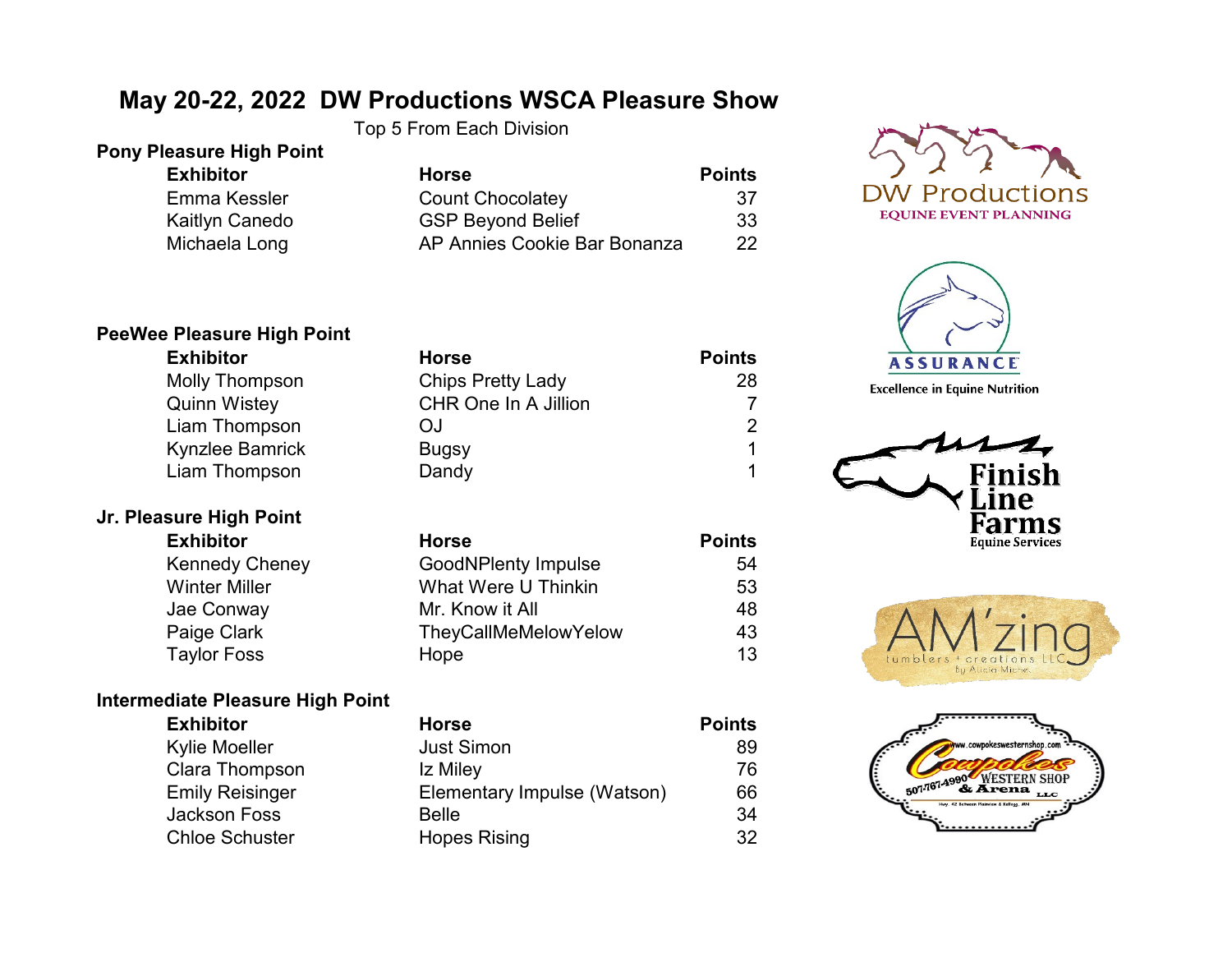## **Sr. Pleasure High Point Exhibitor Horse Points**

Madison Long Im Here To Stay 59 Michaela Long Good Time Tease 58 Chelsea Berry **YOUR LUCKY IM HOT** 45 Anna Rose Theel BMQ ThisCowGirlRocks 25 Maddie Lucas **Pickup Line Pickup Line** 15

#### **Sr.+ Pleasure High Point**

**Sr.50+ Pleasure High Point**

| <b>Exhibitor</b>       | <b>Horse</b>              | <b>Points</b> |
|------------------------|---------------------------|---------------|
| <b>Kelly Kurth</b>     | No Doubt Im BlazinHot     | 30            |
| Anna Banitt            | <b>First Encore</b>       | 23            |
| Angela Andries         | <b>IZ Getting Wiser</b>   | 22            |
| <b>Kimberly Klukas</b> | <b>Huslers Minute Man</b> | 21            |
| <b>Jodie Distad</b>    | <b>Chips Last Detail</b>  | 19            |

## **Exhibitor Horse Points** Jacqueline Kelling Modern Maggie Dee 39 Michele Leqve **Scotchmans Prize** 35 Lori Van Ahn **Artists silk stockings** 23 Julie Evenson Zipped On Scotch 12 Lori Van Ahn CURVY LIKA BACK ROAD 11

#### **Walk-Trot Pleasure High Point Exhibitor Horse Points** Winter Miller **My Last Impulse** 72 Amanda Pedersen YOU GO GLEN COCO 57 Sophia Garside **Surely Dishonest** 50 Keegan Robinson Cruzin With Me 30 Lisa Christianson Ima Lopin Lazy 26

# Denny's Trailer Sales 507-352-5491 **8880 County**